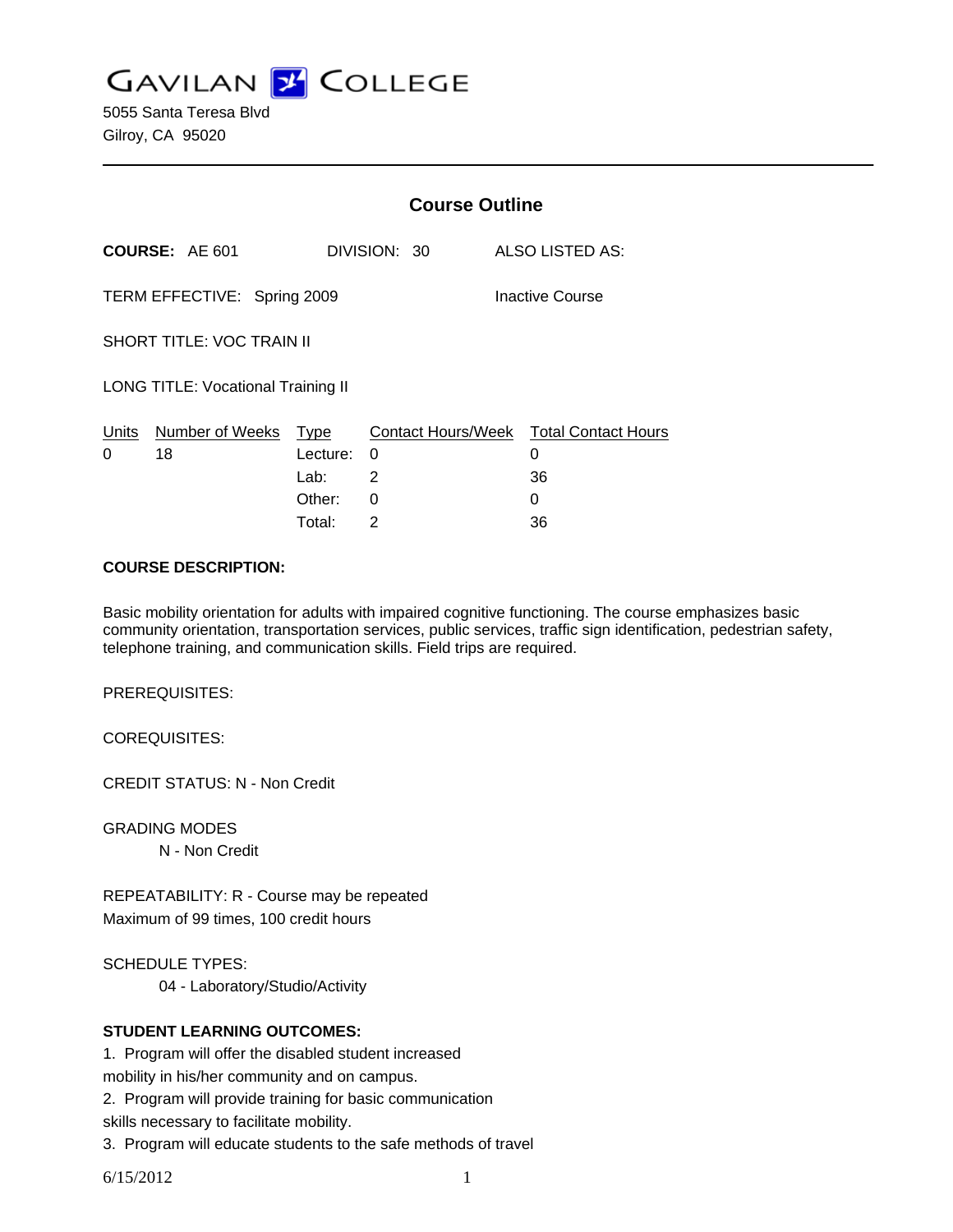and transportation.

4. Program will educate student to the public facilities and

services available to him.

5. Program will orient student to emergency procedures.

## **CONTENT, STUDENT PERFORMANCE OBJECTIVES, OUT-OF-CLASS ASSIGNMENTS**

Inactive Course: 12/08/2008

1 2 Traffic Sign Orientation - in class.

2-3 4 Safety Signs: DANGER, KEEP OUT, HIGH VOLTAGE,

EXIT.

4-5 4 Service Signs: RESTROOM, TELEPHONE, FIRE BOX,

BUS STOP.

6 2 Campus Orientation - Walking on campus.

7-8 4 Traffic Sign Orientation - Walking in the

Community.

9 2 Community Services - Tours to: Police Depart-

ment, Hospital, Post Office.

10 2 Community Orientation - Basic orientation to

buildings in the community - walks in

Gilroy.

11 2 Finding your way home - map orientation, walks,

bus trip.

12-13 4 Telephone training.

14-15 4 Emergency services and procedures on and off campus.

16-18 6 Taking a bus.

\*Weeks and hours to be adjusted to student's

individual educational plan.

COURSE OBJECTIVES:

1. Students will be able to use public transportation.

2. Students will be able to walk safely on campus.

3. Students will be able to identify public building which provide services.

4. Students will be able to use a telephone.

5. Students will be able to communicate basic needs in an emergency.

6. Students will be able to identify traffic signs necessary for pedestrian safety.

7. Students will demonstrate the ability to be a pedestrian

# **REPRESENTATIVE TEXTBOOKS:**

## **ARTICULATION and CERTIFICATE INFORMATION**

 Associate Degree: CSU GE: IGETC: CSU TRANSFER: